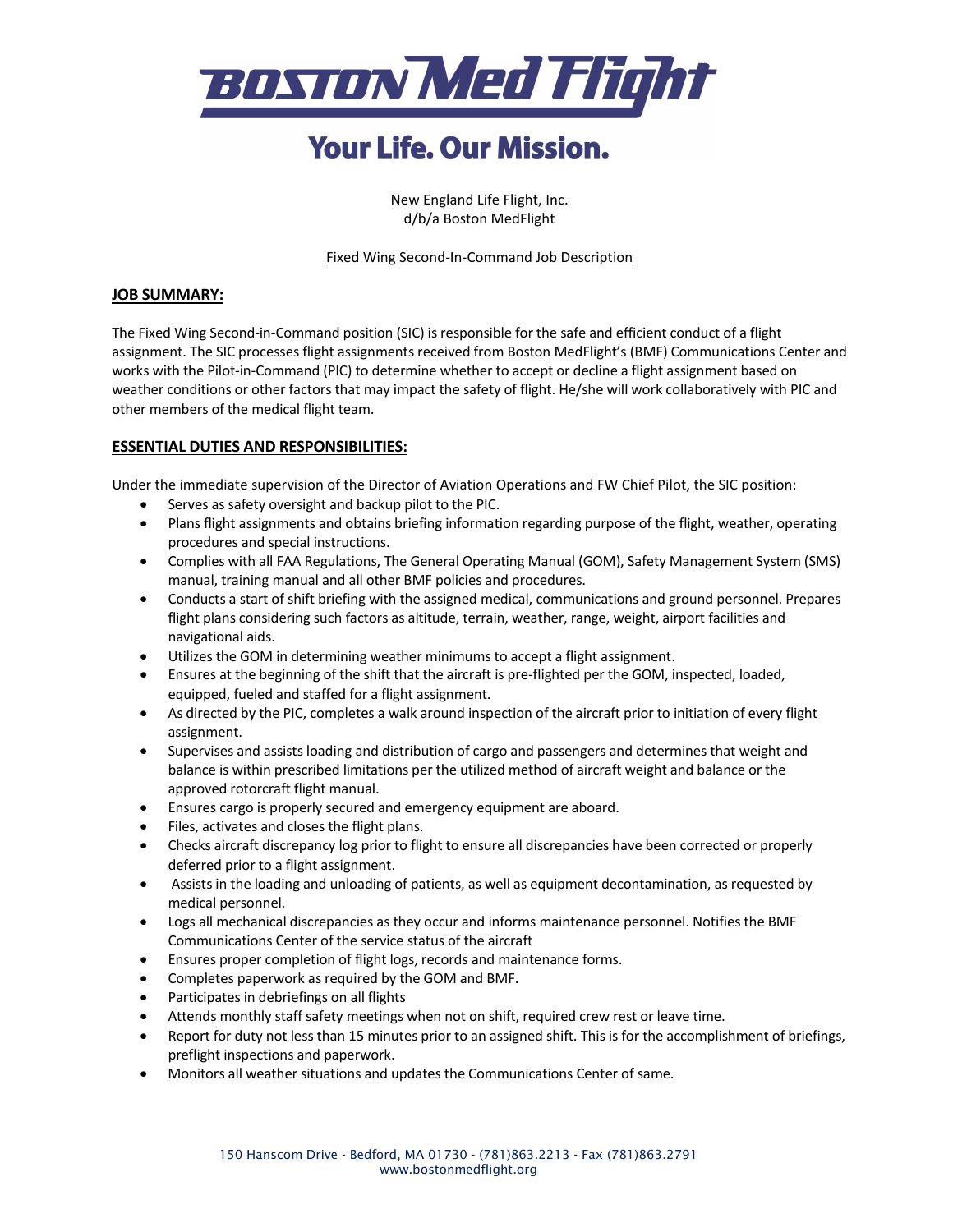

# **Your Life, Our Mission.**

- Notifies the Director of Operations or designee whenever the potential exists to violate any rule due to being dispatched on a flight.
- Notifies the Director of Operations or designee whenever a personal medical deficiency exists that would affect the safety of flight.
- Maintains proficiency as Second-in-Command and proficiency in IFR operations.
- Other duties as assigned by the Director of Aviation Operations and/or the Chief Pilot.
- As operations permit and with the PICs concurrence, takes maximum advantage of time available in-flight to engage in training, such as practice instrument flight procedures, emergency procedures or crew discussion.
- As operations permit, will assist aviation maintenance technicians in washing the aircraft and maintaining cleanliness of workspaces.
- Participates in the development, implementation, and evaluation of departmental aviation policies.
- Participates in an annual quality/performance improvement study or project, as approved by the DO, which will directly address an issue to improve the safety, efficiency, or effectiveness of the aeromedical transport enterprise.
- Shares professional responsibility for identification, development and achievement of department goals.
- Promotes and maintains positive professional working relationships within the department and throughout the company.
- Demonstrates and promotes effective interpersonal skills
- Promotes the safety culture of Boston MedFlight and places safety as a top priority.
- Duties include occasional overnight assignments. Must report for duty prepared to remain overnight at the destination with minimal notice.
- Must be able to work varying hours including day and night, weekends, and holidays.
- Must be able to pass Transportation Security Administration required background screening, secure appropriate airport authority and / or Customs security badges.
- Must possess a Current Passport with unrestricted international travel privileges.
- Must possess a valid driver's license.

### **SKILLS AND ABILITIES:**

- Excellent written and verbal communication skills required.
- Ability to manage multiple deadlines and tasks.
- Demonstrates good decision making skills.
- Demonstrates and promotes effective interpersonal skills
- Demonstrates excellent organizational skills.
- Ability to develop presentations using Microsoft Office products
- Demonstrates good public speaking skills

#### **EDUCATION AND EXPERIENCE:**

- Commercial airplane license certificate with IFR rating
- 1,500 fixed wing flight hours with a minimum 1000 hours Pilot in Command time, 500 hours cross country 100 hours Night Flight time, and 50 hours multi-engine.
- 100 hours instrument flight time including 50 hours of actual instrument flight experience.
- ATP license required or obtained within 1 year of employment
- FAA Class I Physical Medical Certificate
- Preferred EMS experience
- Preferred turbofan or turboprop experience.